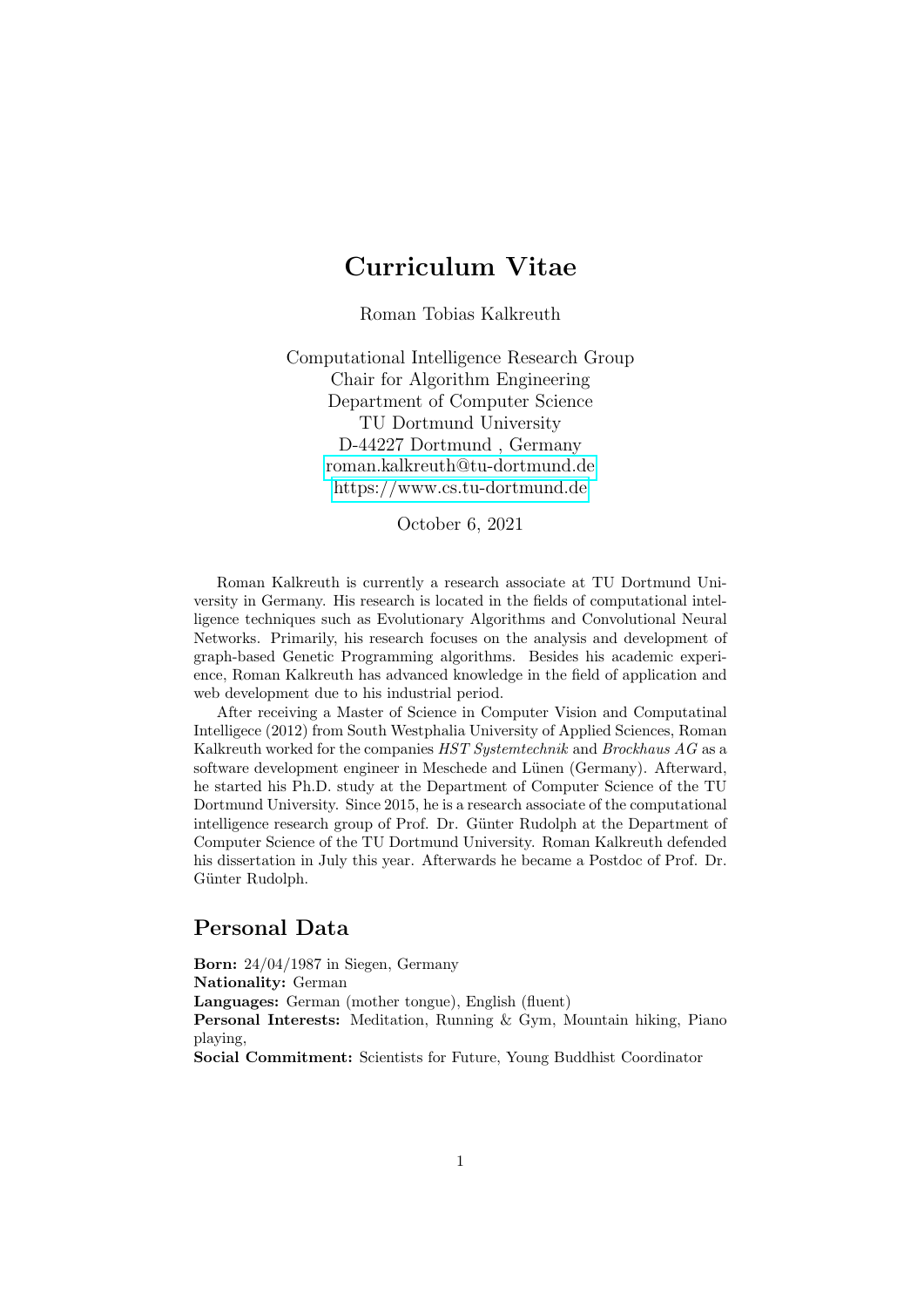# Current Position

Research Associate in Computational Intelligence

# Academic Record

| since $08/2021$ Postdoc in Computer Science, Computational Intelligence |
|-------------------------------------------------------------------------|
| Research Group, Department of Computer Science, TU Dort-                |
| mund University, Germany                                                |

- since 10/2015 Research Associate in Computational Intelligence, Computational Intelligence Research Group, Department of Computer Science, TU Dortmund University, Germany
- 05/2014 07/2021 PhD Student in Computer Science, Computational Intelligence Research Group, Department of Computer Science, TU Dortmund University, Germany
- 10/2010 08/2012 Master of Science in Computer Vision and Computational Intelligence, South Westphalia University of Applied Sciences, Iserlohn, Germany
	- 10/2007-09/2010 Bachelor in Applied Computer Science, South Westphalia University of Applied Sciences, Iserlohn, Germany

# Industrial Record

- $12/2014$  04/2015 Software Development Engineer, Brockhaus AG, Lünen, Germany
- 11/2012 11/2013 Software Development Engineer, HST Systemtechnik / Pegasys, Meschede, Germany
- 10/2010 10/2012 Self-employment, Freelancer / Kalkreuth-IT, Bestwig, Germany

# Research Interests

- Graph-based Genetic Programming: Analysis and extension of Cartesian Genetic Programming, development and analysis of genetic operators, runtime analysis
- Evolutionary Multi-Criterion Optimization: Multiobjective Genetic Programming for determination of small programms
- Hybrid Heuristic Optimization: Hybrid evolutionary-based approaches for numerical and combinatorial optimization
- Convolutional Neural Networks: Automated classification of medical imaging data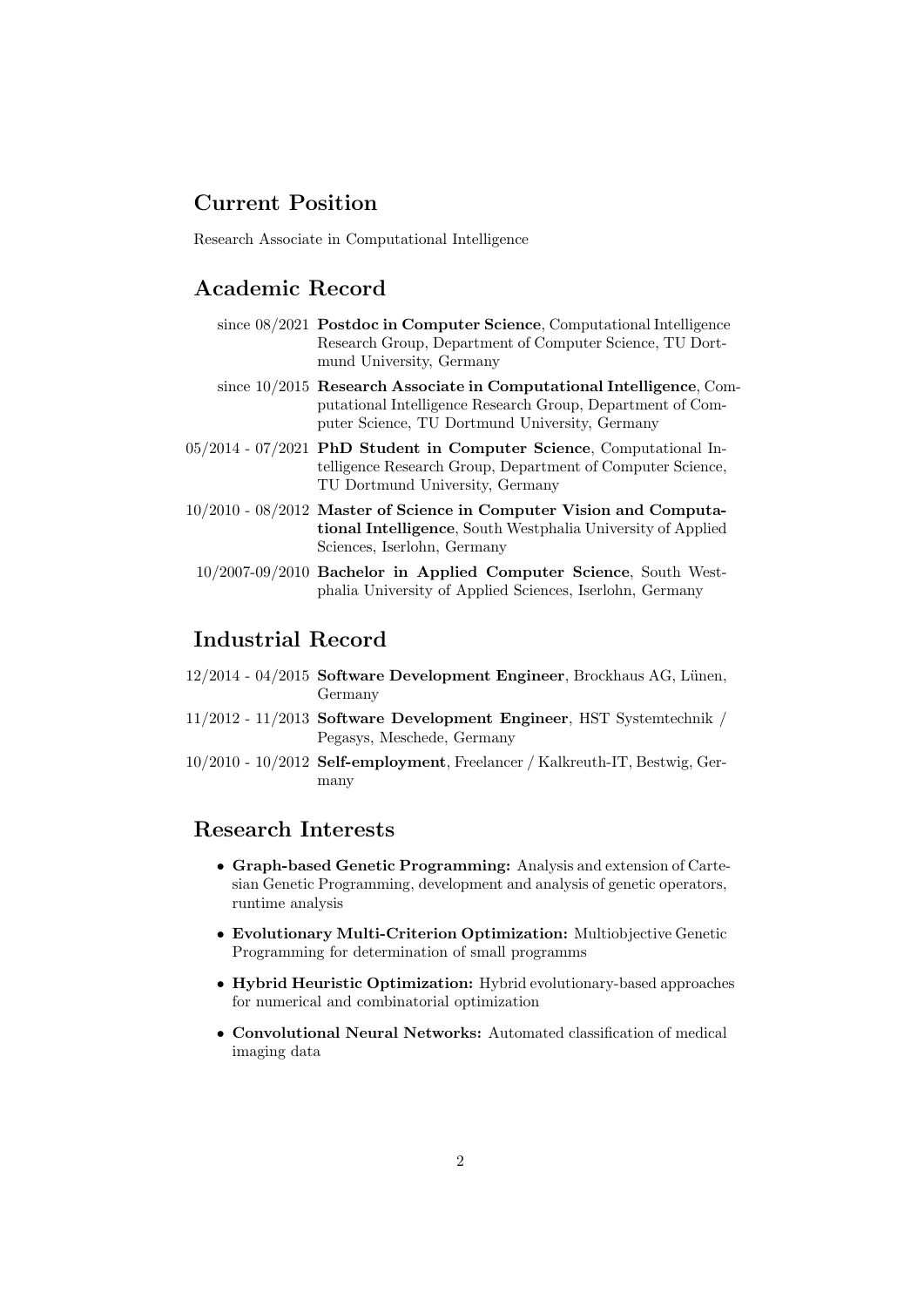## Dissertation

Title: Reconsideration and Extension of Cartesian Genetic Programming

Supervisor: Prof. Dr. rer. nat. Günter Rudolph Degree: Doctor of Science (Dr. rer. nat.)

Date of Submission: 10/03/2021 Date of Defense: 27/07/2021

# Teaching Experience

• Introduction to Programming Winter terms 2015 - 2019: Supervision of practical training in C/C++

Winter term 2020/21: Lecturer of the course (a working proof can be accessed through the YouTube channel<sup>[1](#page-2-0)</sup>)

**Scope:** Introduction to the programming language  $C/C++$  and to essential data structures and algorithms

• Mathematics for Computer Scientists Summer terms 2017 and 2018: Supervision of exercises

Scope: Analysis, sequences and series, continuity, differentiability, integral calculus, and combinatorics

• Data structures and Algorithms Summer term 2016: Supervision of practical training

Scope: Abstract data types, sorting algorithms, hashing, heuristics and dynamic programming

#### • Operating Systems Summer terms 2019 and 2020:

Scope: Processes, virtual memory, process  $\& I/O$  scheduling and memory management

<span id="page-2-0"></span> $1$ <https://www.youtube.com/user/rtk244/videos>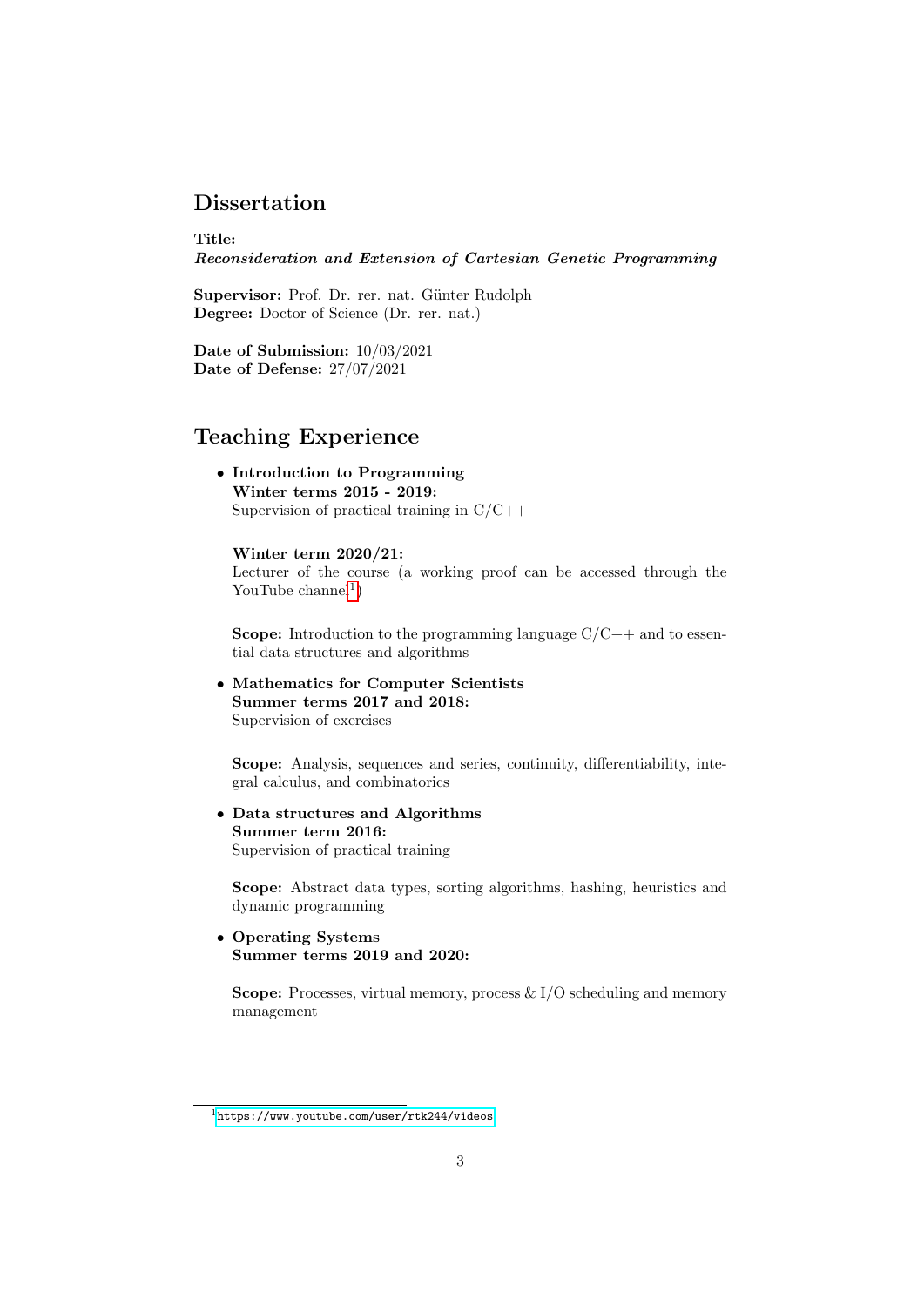- Student Project Groups Summer term 2021: Project Group 642 Distributed Training of Deep Reinforcement Learning for Game AI
- Supervision of Bachelor and Master Theses

# Leadership Experience

• Introduction to Programming (Winter term 2020/21) Replacement lecturer, Team leader

Education team: 5 research associates, 21 undergraduate assistants Size of course: 283 students

### Awards, Grants and Nominations

2012 Best Graduate

2016 IEEE Computational Intelligence Society Travel Grant (IEEE WCCI 2016)

- 2019 Best Student Paper Nomination (IJCCI/ECTA 2019)
- 2019 Best Poster Nomination (IJCCI/ECTA 2019)

# Academic References

Prof. Dr. rer. nat. Günter Rudolph Professor for Computational Intelligence, TU Dortmund University, Dortmund, Germany

Jun.-Prof. Dr. rer. nat. Paul Kaufmann Assistant professor for Computational Intelligence, Mainz University, Mainz, Germany

Prof. Dr. rer. nat. Jörg Krone Professor for Computer Science, Institute for Computer Science, Vision and Computational Intelligence, South Westphalia University of Applied Sciences, Iserlohn, Germany

Prof. Ing. Lukáš Sekanina, Ph.D. Head of Department, Faculty of Information Technology, Evolvable Hardware Research Group, Brno University of Technology, Brno, Czech Republic

Prof. Dr.-Ing. Horst Schirmeier Professor for Operating Systems, Institute of System Architectures, Dresden University of Technology, Dresden, Germany

Dr. Julian Miller Honorary Fellow (formerly Reader), Department of Electronic Engineering, University of York, York, United Kingdom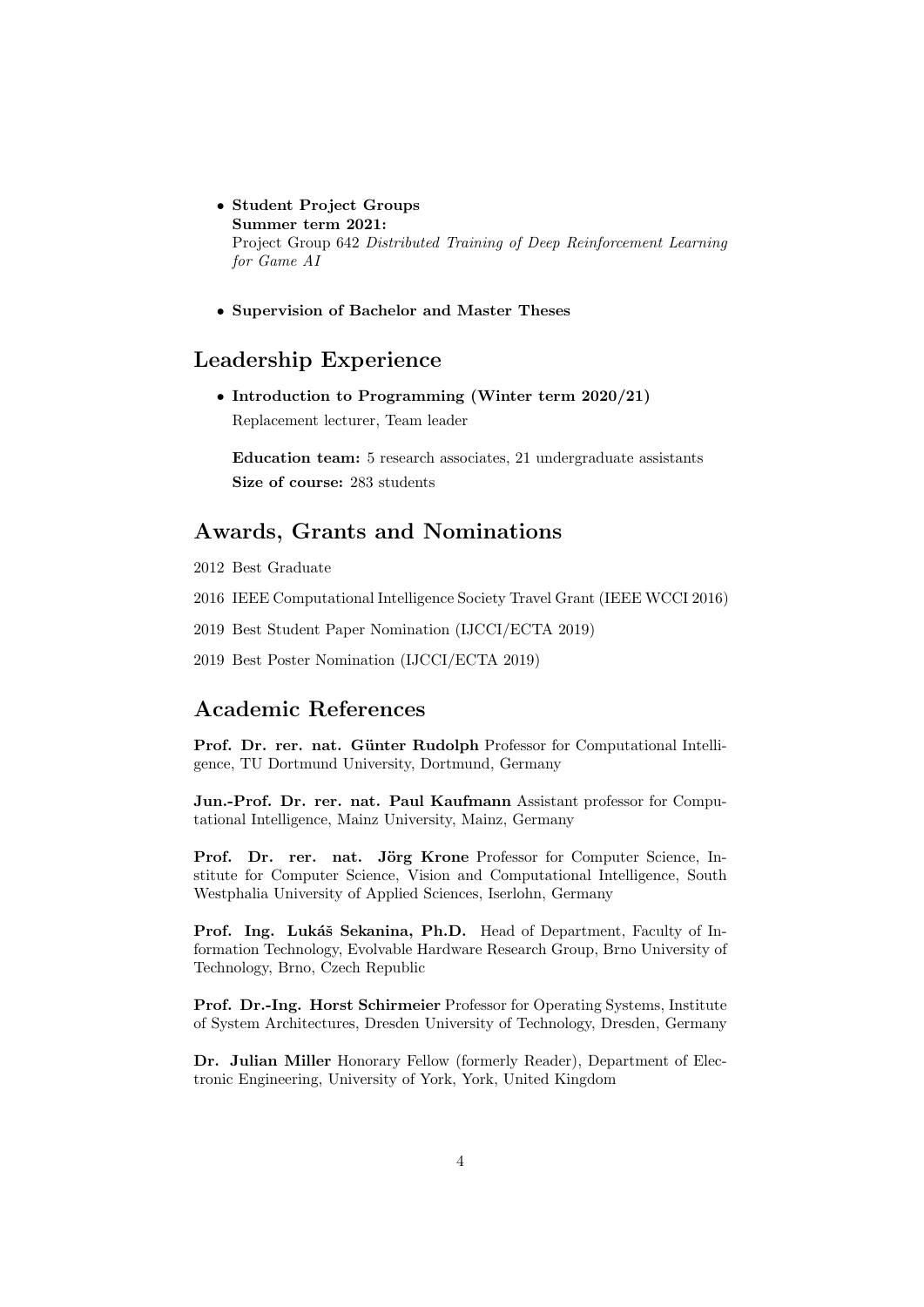### Industrial References

Dipl. Ing. Heiko Sykora, Executive Director, Briloner Hartstein Werk, Brilon, Germany

Dipl. Inf. Uwe Frigger, Division Manager, HST Systemtechnik / Pegasys, Meschede, Germany

### Recent Collaborations

Dr. Léo Françoso Dal Piccol Sotto, Fraunhofer Institute for Algorithms and Scientific Computing, St. Augustin, Germany

Dr. Timothy Atkinson, NNAISENSE, Lugano, Switzerland

Dr. med. Felix Döllinger, Department of Radiology, Charité – Universitätsmedizin Berlin, Berlin, Germany

Dr. med. Roman Klöckner, University Medicine of the Johannes Gutenberg-University Mainz, Mainz, Germany

M.Sc. Jannis Born, Cognitive Healthcare and Lifesciences Department, ETH Zurich and IBM Research Zurich, Zurich, Switzerland

# Scientific Missions

• Runtime Analysis of Cartesian Genetic Programming (2017)

Short term scientific mission of the COST Action CA15140: Improving Applicability of Nature-Inspired Optimisation by Joining Theory and Practice

Host: Evolvable Hardware Research Group, Brno University of Technology, Brno, Czech Republic

Funding: European Cooperation in Science and Technology

# List of Publications

#### Conference Papers:

[1] Kalkreuth, R., J. Krone, and M. Schneider (2012). "Automatische Generierung von Bildoperationsketten mittels genetischer Programmierung". In: Proceedings. 22. Workshop Computational Intelligence, Dortmund, 6. - 7. Dezember 2012. Schriftenreihe des Instituts für Angewandte Informatik - Automatisierungstechnik, Karlsruher Institut für Technologie.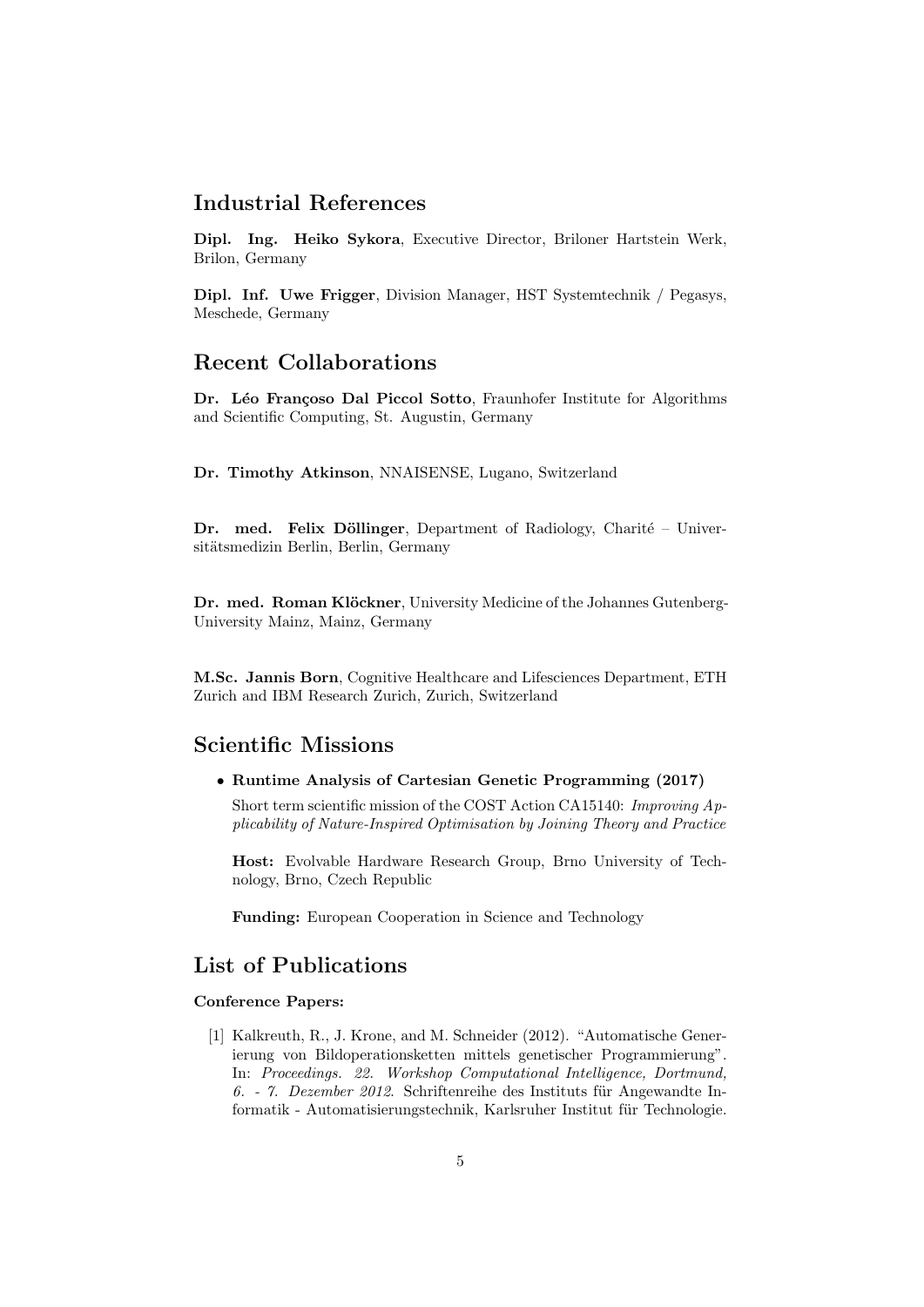KIT Scientific Publishing, pp. 325–339. ISBN: 978-3-86644-917-6. DOI: [10.5445/KSP/1000029917](https://doi.org/10.5445/KSP/1000029917)

- [2] Kalkreuth, R., G. Rudolph, and J. Krone (2014). "Automatische Generierung von Bildoperationsketten mittels genetischer Programmierung und CMA-Evolutionsstrategie". In: Proceedings. 24. Workshop Computational Intelligence, Dortmund, 27. - 28. November 2014. Schriftenreihe des Instituts für Angewandte Informatik - Automatisierungstechnik, Karlsruher Institut für Technologie. KIT Scientific Publishing, pp. 95–111. isbn: 978-3-7315-0275-3. doi: [10.5445/KSP/1000043427](https://doi.org/10.5445/KSP/1000043427)
- [3] Kalkreuth, R., G. Rudolph, and J. Krone (2015). "Improving Convergence in Cartesian Genetic Programming Using Adaptive Crossover, Mutation and Selection". In: IEEE Symposium Series on Computational Intelligence, SSCI 2015, Cape Town, South Africa, December 7-10, 2015. IEEE, pp. 1415-1422. DOI: 10.1109/SSCI.2015.201. URL: https: [//doi.org/10.1109/SSCI.2015.201](https://doi.org/10.1109/SSCI.2015.201)
- [4] Kalkreuth, R., G. Rudolph, and J. Krone (2016). "More efficient evolution of small genetic programs in Cartesian Genetic Programming by using genotypie age". In: IEEE Congress on Evolutionary Computation, CEC 2016, Vancouver, BC, Canada, July 24-29, 2016. IEEE, pp. 5052–5059. doi: [10.1109/CEC.2016.7748330](https://doi.org/10.1109/CEC.2016.7748330). url: [https://doi.org/10.1109/](https://doi.org/10.1109/CEC.2016.7748330) [CEC.2016.7748330](https://doi.org/10.1109/CEC.2016.7748330)
- [5] Kaufmann, P. and R. Kalkreuth (2017a). "An empirical study on the parametrization of cartesian genetic programming". In: Genetic and Evolutionary Computation Conference, Berlin, Germany, July 15-19, 2017, Companion Material Proceedings. Ed. by P. A. N. Bosman. ACM, pp. 231– 232. doi: [10.1145/3067695.3075980](https://doi.org/10.1145/3067695.3075980). url: [https://doi.org/10.](https://doi.org/10.1145/3067695.3075980) [1145/3067695.3075980](https://doi.org/10.1145/3067695.3075980)
- [6] Kaufmann, P. and R. Kalkreuth (2017b). "Parametrizing Cartesian Genetic Programming: An Empirical Study". In: KI 2017: Advances in Artificial Intelligence - 40th Annual German Conference on AI, Dortmund, Germany, September 25-29, 2017, Proceedings. Ed. by G. Kern-Isberner, J. Fürnkranz, and M. Thimm. Vol. 10505. Lecture Notes in Computer Science. Springer, pp.  $316-322$ . DOI:  $10.1007/978-3-319-67190-1$  26. url: [https://doi.org/10.1007/978-3-319-67190-1\\\_26](https://doi.org/10.1007/978-3-319-67190-1\_26)
- [7] Kalkreuth, R., G. Rudolph, and A. Droschinsky (2017). "A New Subgraph Crossover for Cartesian Genetic Programming". In: Genetic Programming - 20th European Conference, EuroGP 2017, Amsterdam, The Netherlands, April 19-21, 2017, Proceedings. Ed. by J. McDermott, M. Castelli, L. Sekanina, E. Haasdijk, and P. García-Sánchez. Vol. 10196. Lecture Notes in Computer Science, pp. 294-310. DOI: 10.1007/978-3-319-55696-[3\\\_19](https://doi.org/10.1007/978-3-319-55696-3\_19). url: [https://doi.org/10.1007/978-3-319-55696-3\\\_19](https://doi.org/10.1007/978-3-319-55696-3\_19)
- [8] Husa, J. and R. Kalkreuth (2018). "A Comparative Study on Crossover in Cartesian Genetic Programming". In: Genetic Programming - 21st European Conference, EuroGP 2018, Parma, Italy, April 4-6, 2018, Proceedings. Ed. by M. Castelli, L. Sekanina, M. Zhang, S. Cagnoni, and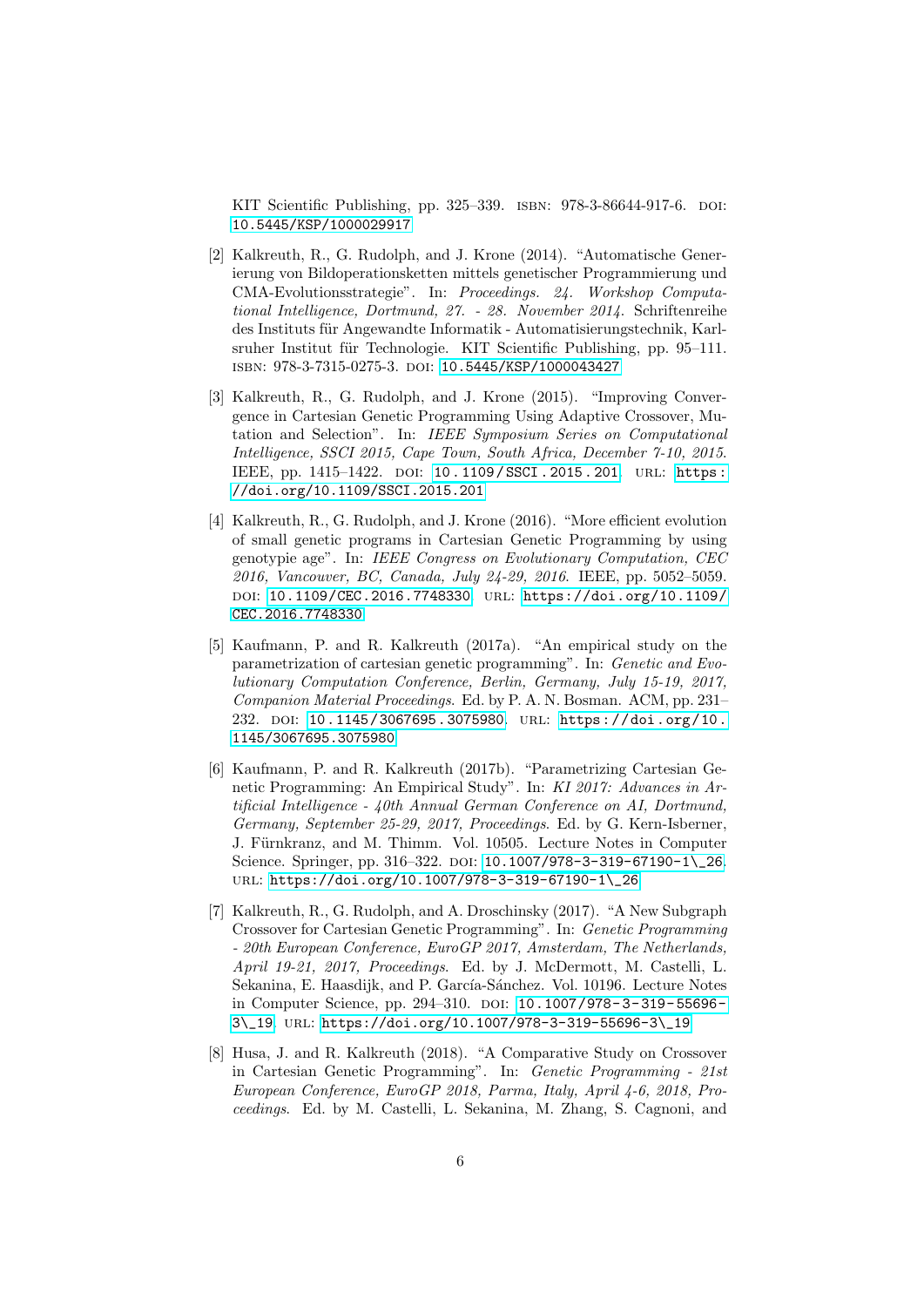P. García-Sánchez. Vol. 10781. Lecture Notes in Computer Science. Springer, pp. 203-219. DOI: 10.1007/978-3-319-77553-1\\_13. URL: [https://doi.org/10.1007/978-3-319-77553-1\\\_13](https://doi.org/10.1007/978-3-319-77553-1\_13)

- [9] Kalkreuth, R. and A. Droschinsky (2019). "On the Time Complexity of Simple Cartesian Genetic Programming". In: Proceedings of the 11th International Joint Conference on Computational Intelligence, IJCCI 2019, Vienna, Austria, September 17-19, 2019. Ed. by J. J. M. Guervós, J. Garibaldi, A. Linares-Barranco, K. Madani, and K. Warwick. ScitePress, pp. 172-179. pol: [10.5220/0008070201720179](https://doi.org/10.5220/0008070201720179). URL: [https://doi.](https://doi.org/10.5220/0008070201720179) [org/10.5220/0008070201720179](https://doi.org/10.5220/0008070201720179)
- [10] Kalkreuth, R. (2019). "Two New Mutation Techniques for Cartesian Genetic Programming". In: Proceedings of the 11th International Joint Conference on Computational Intelligence, IJCCI 2019, Vienna, Austria, September 17-19, 2019. Ed. by J. J. M. Guervós, J. Garibaldi, A. Linares-Barranco, K. Madani, and K. Warwick. ScitePress, pp. 82–92. doi: [10.5220/0008070100820092](https://doi.org/10.5220/0008070100820092). url: [https://doi.org/10.5220/](https://doi.org/10.5220/0008070100820092) [0008070100820092](https://doi.org/10.5220/0008070100820092)
- [11] Sotto, L. F. D. P., P. Kaufmann, T. Atkinson, R. Kalkreuth, and M. P. Basgalupp (2020). "A study on graph representations for genetic programming". In: GECCO '20: Genetic and Evolutionary Computation Conference, Cancún Mexico, July 8-12, 2020. Ed. by C. A. C. Coello. ACM, pp. 931-939. DOI: 10.1145/3377930.3390234. URL: https: [//doi.org/10.1145/3377930.3390234](https://doi.org/10.1145/3377930.3390234)
- [12] Kaufmann, P. and R. Kalkreuth (2020). "On the Parameterization of Cartesian Genetic Programming". In: IEEE Congress on Evolutionary Computation, CEC 2020, Glasgow, United Kingdom, July 19-24, 2020. IEEE, pp. 1–8. doi: [10.1109/CEC48606.2020.9185492](https://doi.org/10.1109/CEC48606.2020.9185492). url: [https:](https://doi.org/10.1109/CEC48606.2020.9185492) [//doi.org/10.1109/CEC48606.2020.9185492](https://doi.org/10.1109/CEC48606.2020.9185492)
- [13] Kalkreuth, R. (2020). "A Comprehensive Study on Subgraph Crossover in Cartesian Genetic Programming". In: Proceedings of the 12th International Joint Conference on Computational Intelligence, IJCCI 2020, Budapest, Hungary, November 2-4, 2020. Ed. by J. J. M. Guervós, J. M. Garibaldi, C. Wagner, T. Bäck, K. Madani, and K. Warwick. SCITEPRESS, pp. 59-70. doi: [10.5220/0010110700590070](https://doi.org/10.5220/0010110700590070). URL: [https://doi.org/](https://doi.org/10.5220/0010110700590070) [10.5220/0010110700590070](https://doi.org/10.5220/0010110700590070)
- [14] Kurz, P., P. Kaufmann, R. Kalkreuth, J. Born, R. Klöcker, F. Hahn, F. Döllinger, and T. A. Auer (2020). "On the Detection of SARS-CoV-2 induced Pneumonia in X-Ray Thorax Images with Convolutional Neural Networks". In: Proceedings - 30. Workshop Computational Intelligence : Berlin, 26. - 27. November 2020. KIT Scientific Publishing. isbn: 978-3-7315-1051-2. doi: [10.5445/KSP/1000124139](https://doi.org/10.5445/KSP/1000124139)